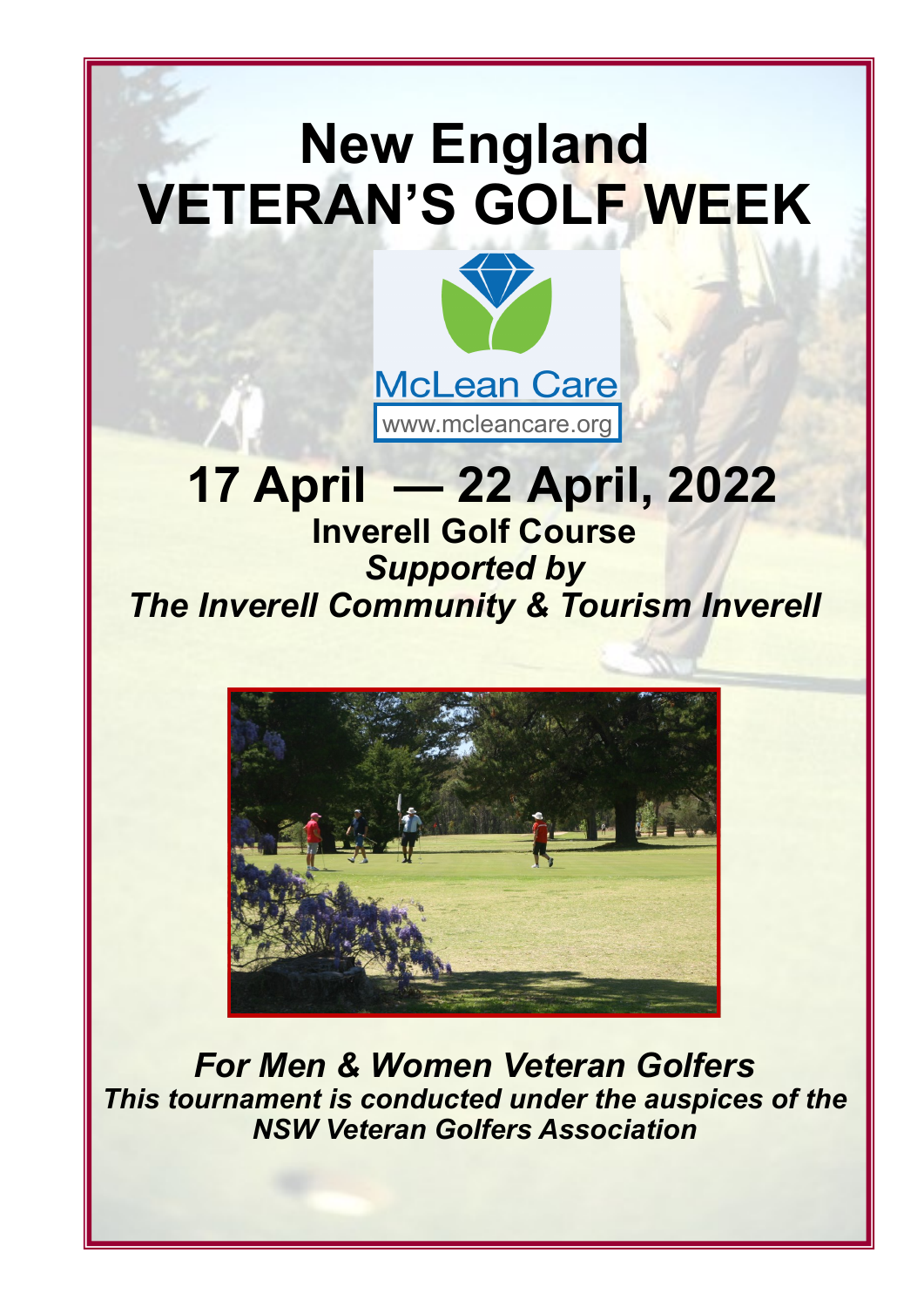# **PROGRAMME**

#### **SUNDAY 17 April**

Welcome and registration with nibbles 4 - 5pm at Inverell Golf Club

#### **MONDAY 18 April**

Easter Monday—no golf.

#### **TUESDAY 19 April**

18 Holes Individual Stableford 1st round 36 Hole Event for NSWVGA Trophy 9:00 am shotgun start (sandwiches for lunch)

#### **WEDNESDAY 20 April**

Rest Day

#### **THURSDAY 21 April**

18 Holes Individual Stableford 2nd round 36 Hole Event for NSWVGA Trophy 9am shotgun start (sandwiches for lunch)

#### **FRIDAY 22 April**

2 Ball Best Ball 8:30am shotgun start (presentation lunch)

#### **Presentation Luncheon will be at the Inverell Golf Club, at completion of Friday's play.**

**It would be greatly appreciated if major prize winners could attend the presentation to receive their award, even if they do not play on Friday.**

**Please Note:** The number of divisions in men's and ladies will depend on entries

**DRAW**: The draw will be available at Sunday Registration.

**Note:** if you will not be attending the registration you will receive a full weeks draw on Tuesday.

Please send your nomination form together with a cheque made out to the Inverell Veteran Golfers

**To:** Dave Ryan Inverell Veteran Golfers 2 Colin St INVERELL NSW 2360 m: 0428 656 086 email: ery11186@bigpond.net.au

#### **Or you may pay by electronic Funds transfer to:**

Regional Australia Bank BSB: 932 000 Acc: 100259619

**Contact:** Jim Shadlow m: 0407 986 129 or Di m: 0413 381 332 email: shadlow8@bigpond.com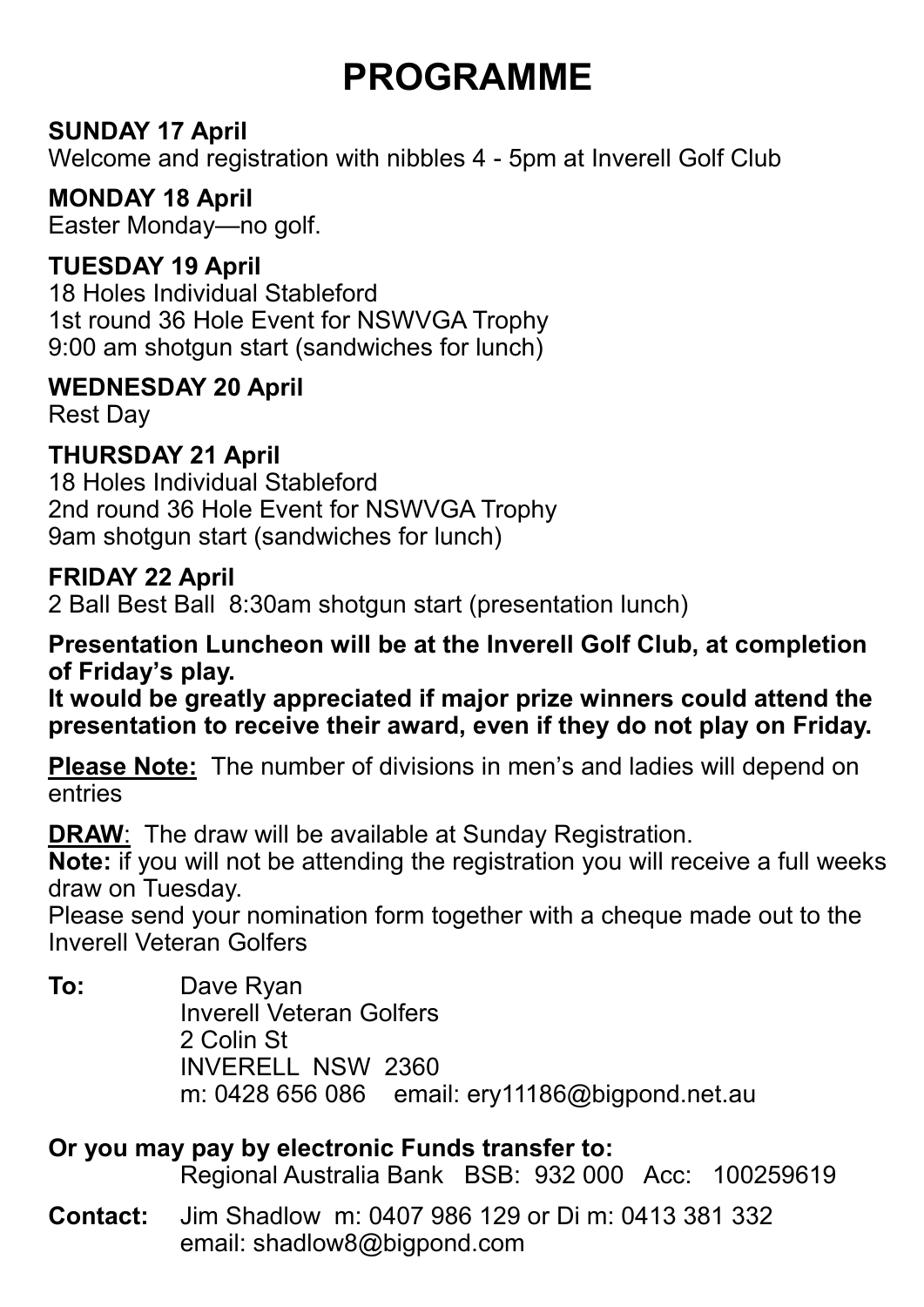### **GENERAL Inverell Golf Course**

**Men** Par 70 **Ladies** Par 72 Scratch Rating 69 Scratch Rating 69 Slope Rating 118 Slope Rating 122

### **Handicap Limits**

| Men                | 36  |
|--------------------|-----|
| Women              | 45  |
| <b>Field Limit</b> | 132 |

**Priority will be given to competitors who nominate for three days of play**

### **Hit-off times**

9:00am shotgun start Tues/Thurs 8:30am Friday

### **Fees**

**Golf:** \$115 for three days (includes lunch each day & luncheon Friday)

\$30 per single day plus \$20 for Presentation Luncheon Friday

**Social:** Friday Presentation Luncheon \$20 per person

**Carts:** \$15 per seat. Carts organized by Tournament Director

### **Conditions**

### **Please Note:**

- All entrants MUST BE a member of NSWVGA to be eligible to play in the New England "Week of Golf".
- All entrants must be members of a Veteran Golfers Association and have a current Golf Australia Handicap which must be available for inspection
- Handicaps will be recalculated on a daily basis
- All competitions shall be in accordance with the Rules of Golf and any modifications thereof set out in the Local Rules of the Inverell Golf Course
- Each competitor may only win one individual daily or two day trophy, except for nearest the pins. The 36 hole NSWVGA Men's and Ladies Trophies will be played over Tuesday and Thursday
- All tied events shall be decided on the countback system
- No refunds will be given if play is cancelled due to wet weather
- Refunds after the draw has been completed will be at the discretion of the organizing committee
- Decisions by the Match Committee are binding on all players
- All players competing in the New England Week of Golf do so at their own risk